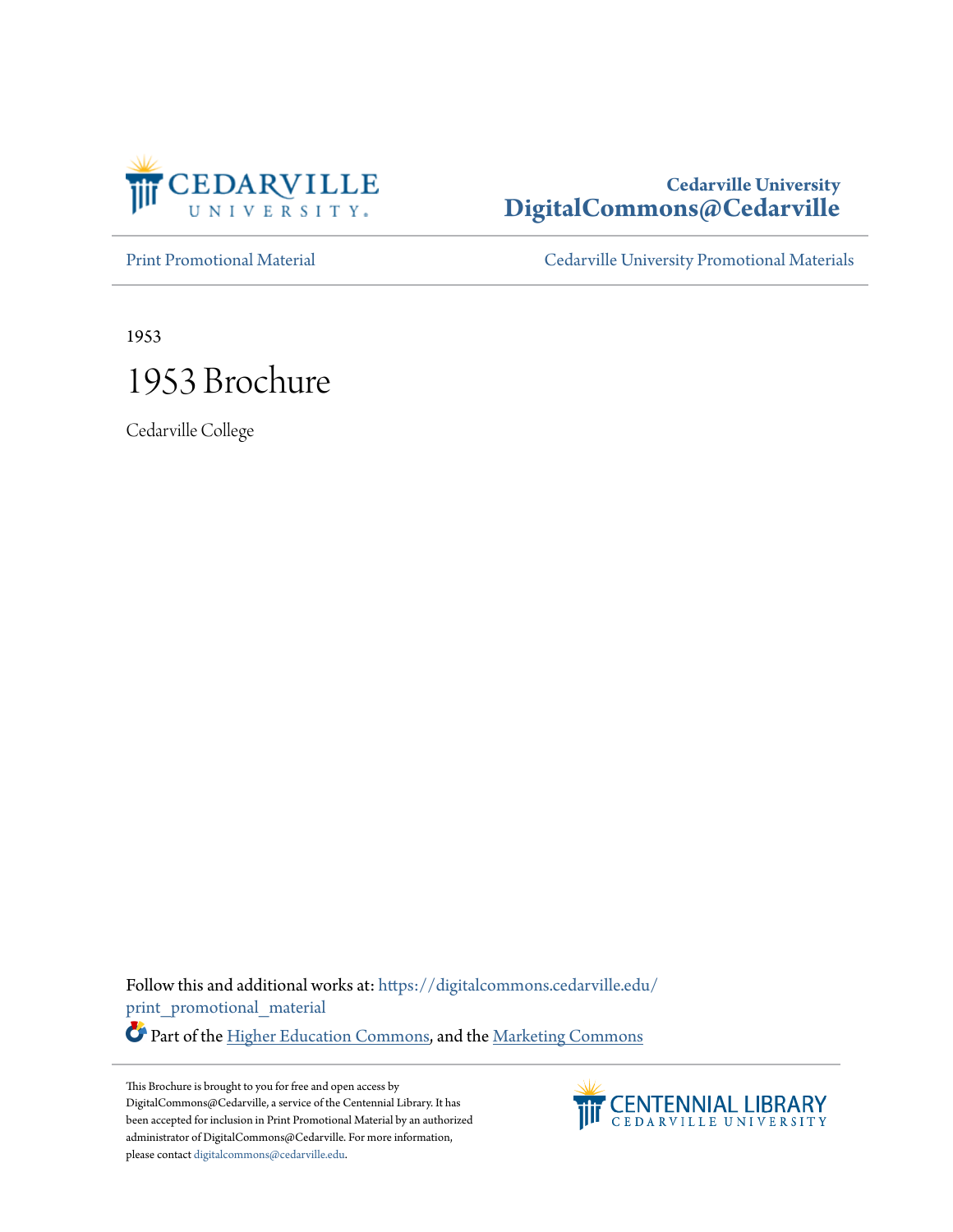### *ttThe Lord Hath Done Great Things for Us;· Whereof We Are Glad"* . . . . Psalm 126:3.

· Cedarville Baptist College and Bible Institute is a reality but it is a miracle of God's "exceeding abundantly" provision. ( Ephesians 3.20).

From the time it was established in 1942, the Baptist Bible Institute of Cleveland has occupied the educatipnal building of the Hough Avenue Baptist Church. God has so richly blessed that there was a definite need for buildings and a campus. Early in the school year, 1952-53, the Trustees of BBi began planning to secure a campus with a minimum of two dormitories and a classroom building. Several suitable properties were located in Cleveland and offers to purchase or lease **were**  made. But three times the door was definitely closed. God hod better and greater plans for **BBi!** 

Just when all doors seemed to be closed, the news came of a college at Cedarville, Ohio, being offered on most unusual terms. Upon investigation, the Executive Committee found that Cedarville College, with a campus of 15 acres and 9 buildings (see inside page), was to be given over to a church group willing and able to continue with a liberal arts program.

On Saturday, April 4, the Trustees of BBi met with the Trustees of Cedarville College. **By a**  process of resignations and elections, the ownership and control of Cedarville College passed completely into the hands of the BBi Trustees. With the vision and purpose of having a true, fundamental, Baptist Liberol Arts College along with the continuance of a greater **Bible** Institute, the Trustees immediately changed the name of the new institution to Cedarville Baptist College and Bible Institute.

rr ••• *Walk Worthy of The Lord,* , , *Fruit~ ful in Every Good Wark-Increasing in the Knowledge of God"* • • • Colossians 1:10

*"Stiidy to Show Thyself Approved Unto*  God" : . . Timothy 2:15.

### WHAT CEDARVILLE OFFERS:

- A delightful campus in a village of 1500 population located 7 miles from Xenia, 13 miles from Springfield, and 23 miles from Dayton.
- Buildings and equipment adequate for both the College and Bible Institute.
- $\bullet$  Excellent athletic and recreational facilities.
- A faculty of consecrated Christian leaders whose scholastic standing is· the **very** highest in each field of instruction.
- Courses leading to the Bachelor of Arts de**gree** and the Bachelor of Science degree in Education.
- A student body rejoicing in the Lord and loyal to the Word of God.

#### **For information regarding registration**

### **Write to**

### *REGISTRAR.*  **CEDARVILLE BAPTIST COLLEGE AND BIBLE INSTITUTE**

### **CEDARVILLE, OHIO**

#### BY *THE GRACE* OF GOD

## ~aptist *~iblt* ~us±itutt OF CLEVELAND

### *Has Acquired*

CEDARVILLE COLLEGE CEDARVILLE', OHIO

*And With Praise and Thanksgiving* 

Announces

Cedarfrille **Baptist** College and Bible Institute

*r,For the Word of God, and for the Testimony of Jesus Christ" Revelation 1: 9* 

LIBERAL ARTS COLLEGE AND BIBLE INSTITUTE COURSES - 1953-54

SEPTEMBER 11-13 ......., FRESHMAN DAYS SEPTEMBER 14-15 ......... REGISTRATION SEPTEMBER 16 ........... CLASSES BEGIN